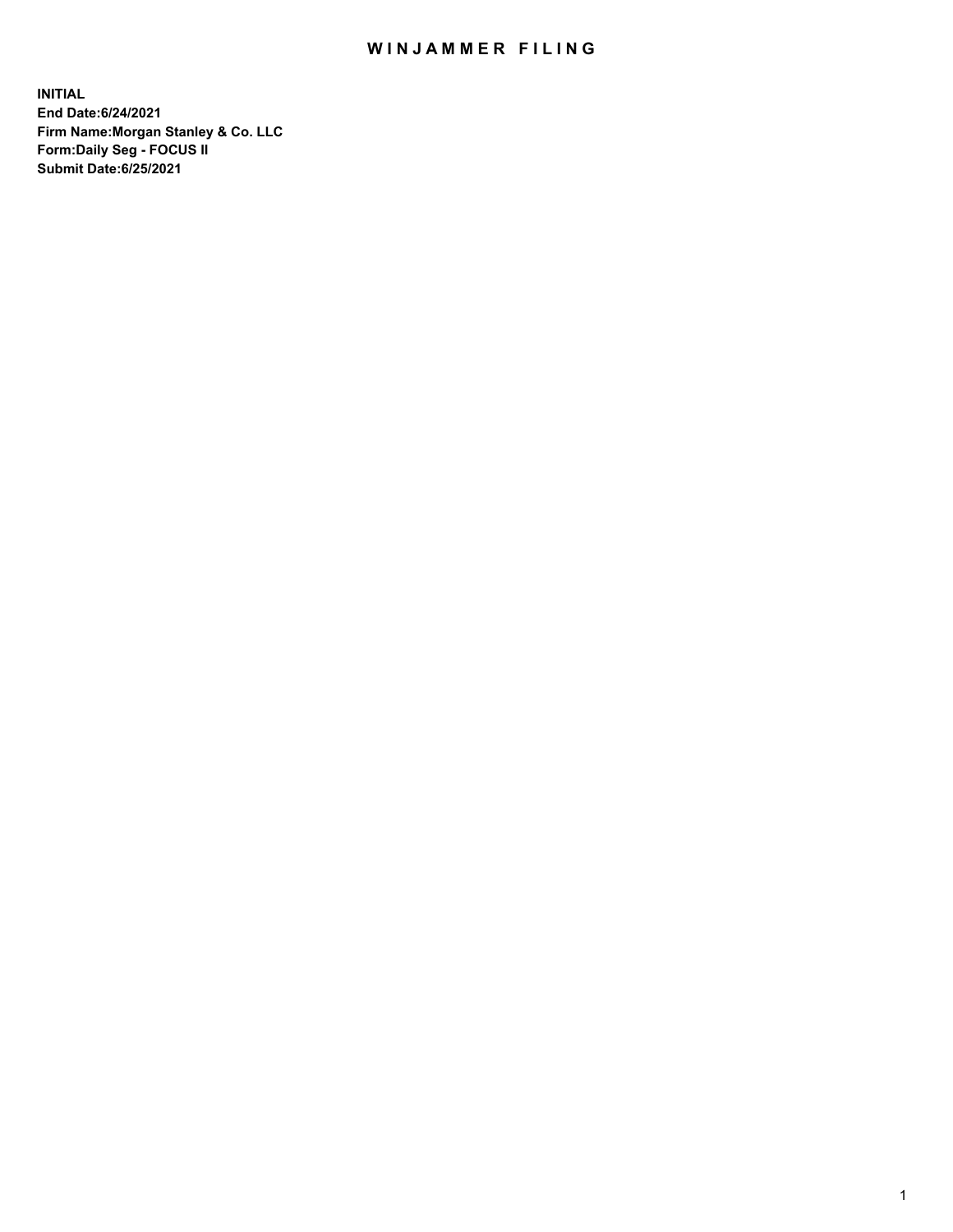**INITIAL End Date:6/24/2021 Firm Name:Morgan Stanley & Co. LLC Form:Daily Seg - FOCUS II Submit Date:6/25/2021 Daily Segregation - Cover Page**

| Name of Company                                                                                                                                                                                                                                                                                                                | <b>Morgan Stanley &amp; Co. LLC</b>                    |
|--------------------------------------------------------------------------------------------------------------------------------------------------------------------------------------------------------------------------------------------------------------------------------------------------------------------------------|--------------------------------------------------------|
| <b>Contact Name</b>                                                                                                                                                                                                                                                                                                            | <b>Ikram Shah</b>                                      |
| <b>Contact Phone Number</b>                                                                                                                                                                                                                                                                                                    | 212-276-0963                                           |
| <b>Contact Email Address</b>                                                                                                                                                                                                                                                                                                   | Ikram.shah@morganstanley.com                           |
| FCM's Customer Segregated Funds Residual Interest Target (choose one):<br>a. Minimum dollar amount: : or<br>b. Minimum percentage of customer segregated funds required:%; or<br>c. Dollar amount range between: and; or<br>d. Percentage range of customer segregated funds required between:% and%.                          | 235,000,000<br><u>0</u><br><u>00</u><br><u>00</u>      |
| FCM's Customer Secured Amount Funds Residual Interest Target (choose one):<br>a. Minimum dollar amount: ; or<br>b. Minimum percentage of customer secured funds required:%; or<br>c. Dollar amount range between: and; or<br>d. Percentage range of customer secured funds required between:% and%.                            | 140,000,000<br><u>0</u><br><u>00</u><br>0 <sub>0</sub> |
| FCM's Cleared Swaps Customer Collateral Residual Interest Target (choose one):<br>a. Minimum dollar amount: ; or<br>b. Minimum percentage of cleared swaps customer collateral required:% ; or<br>c. Dollar amount range between: and; or<br>d. Percentage range of cleared swaps customer collateral required between:% and%. | 92,000,000<br><u>0</u><br><u>00</u><br>00              |

Attach supporting documents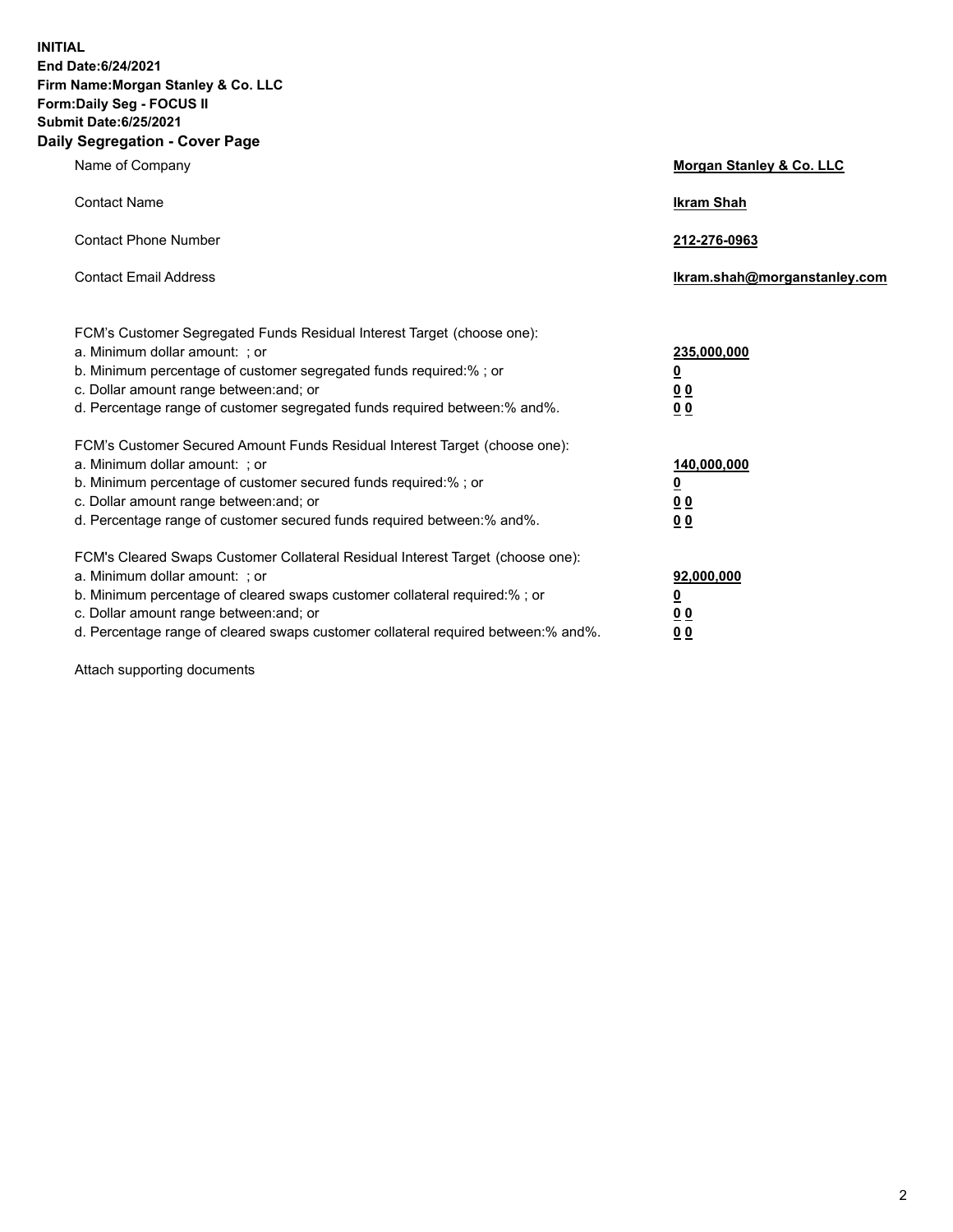## **INITIAL End Date:6/24/2021 Firm Name:Morgan Stanley & Co. LLC Form:Daily Seg - FOCUS II Submit Date:6/25/2021**

## **Daily Segregation - Secured Amounts**

|    | Foreign Futures and Foreign Options Secured Amounts                                                                                                              |                                         |
|----|------------------------------------------------------------------------------------------------------------------------------------------------------------------|-----------------------------------------|
|    | Amount required to be set aside pursuant to law, rule or regulation of a foreign<br>government or a rule of a self-regulatory organization authorized thereunder | $0$ [7305]                              |
| 1. | Net ledger balance - Foreign Futures and Foreign Option Trading - All Customers                                                                                  |                                         |
|    | A. Cash                                                                                                                                                          |                                         |
|    |                                                                                                                                                                  | 4,766,048,378 [7315]                    |
|    | B. Securities (at market)                                                                                                                                        | 2,240,839,993 [7317]                    |
| 2. | Net unrealized profit (loss) in open futures contracts traded on a foreign board of trade                                                                        | 537,232,158 [7325]                      |
| 3. | Exchange traded options                                                                                                                                          |                                         |
|    | a. Market value of open option contracts purchased on a foreign board of trade                                                                                   | 26,925,375 [7335]                       |
|    | b. Market value of open contracts granted (sold) on a foreign board of trade                                                                                     | -17,602,526 [7337]                      |
| 4. | Net equity (deficit) (add lines 1.2. and 3.)                                                                                                                     | 7,553,443,378 [7345]                    |
| 5. | Account liquidating to a deficit and account with a debit balances - gross amount                                                                                | 38,526,902 [7351]                       |
|    | Less: amount offset by customer owned securities                                                                                                                 | -38,185,170 [7352] 341,732 [7354]       |
| 6. | Amount required to be set aside as the secured amount - Net Liquidating Equity                                                                                   | 7,553,785,110 [7355]                    |
|    | Method (add lines 4 and 5)                                                                                                                                       |                                         |
| 7. | Greater of amount required to be set aside pursuant to foreign jurisdiction (above) or line<br>6.                                                                | 7,553,785,110 [7360]                    |
|    | FUNDS DEPOSITED IN SEPARATE REGULATION 30.7 ACCOUNTS                                                                                                             |                                         |
| 1. | Cash in banks                                                                                                                                                    |                                         |
|    | A. Banks located in the United States                                                                                                                            | 220,417,845 [7500]                      |
|    | B. Other banks qualified under Regulation 30.7                                                                                                                   | 588,337,263 [7520] 808,755,108          |
|    |                                                                                                                                                                  | [7530]                                  |
| 2. | <b>Securities</b>                                                                                                                                                |                                         |
|    | A. In safekeeping with banks located in the United States                                                                                                        | 648,199,598 [7540]                      |
|    | B. In safekeeping with other banks qualified under Regulation 30.7                                                                                               | 42,861,660 [7560] 691,061,258           |
|    |                                                                                                                                                                  | [7570]                                  |
| 3. | Equities with registered futures commission merchants                                                                                                            |                                         |
|    | A. Cash                                                                                                                                                          | 18,081,569 [7580]                       |
|    | <b>B.</b> Securities                                                                                                                                             | $0$ [7590]                              |
|    | C. Unrealized gain (loss) on open futures contracts                                                                                                              | $-3,145,009$ [7600]                     |
|    | D. Value of long option contracts                                                                                                                                | $0$ [7610]                              |
|    | E. Value of short option contracts                                                                                                                               | 0 [7615] 14,936,560 [7620]              |
| 4. | Amounts held by clearing organizations of foreign boards of trade                                                                                                |                                         |
|    | A. Cash                                                                                                                                                          | $0$ [7640]                              |
|    | <b>B.</b> Securities                                                                                                                                             | $0$ [7650]                              |
|    | C. Amount due to (from) clearing organization - daily variation                                                                                                  | $0$ [7660]                              |
|    | D. Value of long option contracts                                                                                                                                | $0$ [7670]                              |
|    | E. Value of short option contracts                                                                                                                               | 0 [7675] 0 [7680]                       |
| 5. | Amounts held by members of foreign boards of trade                                                                                                               |                                         |
|    | A. Cash                                                                                                                                                          | 4,150,963,191 [7700]                    |
|    | <b>B.</b> Securities                                                                                                                                             | 1,549,778,735 [7710]                    |
|    | C. Unrealized gain (loss) on open futures contracts                                                                                                              | 540,377,167 [7720]                      |
|    | D. Value of long option contracts                                                                                                                                | 26,925,375 [7730]                       |
|    | E. Value of short option contracts                                                                                                                               | <u>-17,602,526</u> [7735] 6,250,441,942 |
|    |                                                                                                                                                                  | $[7740]$                                |
| 6. | Amounts with other depositories designated by a foreign board of trade                                                                                           | $0$ [7760]                              |
| 7. | Segregated funds on hand                                                                                                                                         | $0$ [7765]                              |
| 8. | Total funds in separate section 30.7 accounts                                                                                                                    | 7,765,194,868 [7770]                    |
| 9. | Excess (deficiency) Set Aside for Secured Amount (subtract line 7 Secured Statement                                                                              | 211,409,758 [7380]                      |
|    | Page 1 from Line 8)                                                                                                                                              |                                         |

- 10. Management Target Amount for Excess funds in separate section 30.7 accounts **140,000,000** [7780]
- 11. Excess (deficiency) funds in separate 30.7 accounts over (under) Management Target **71,409,758** [7785]

3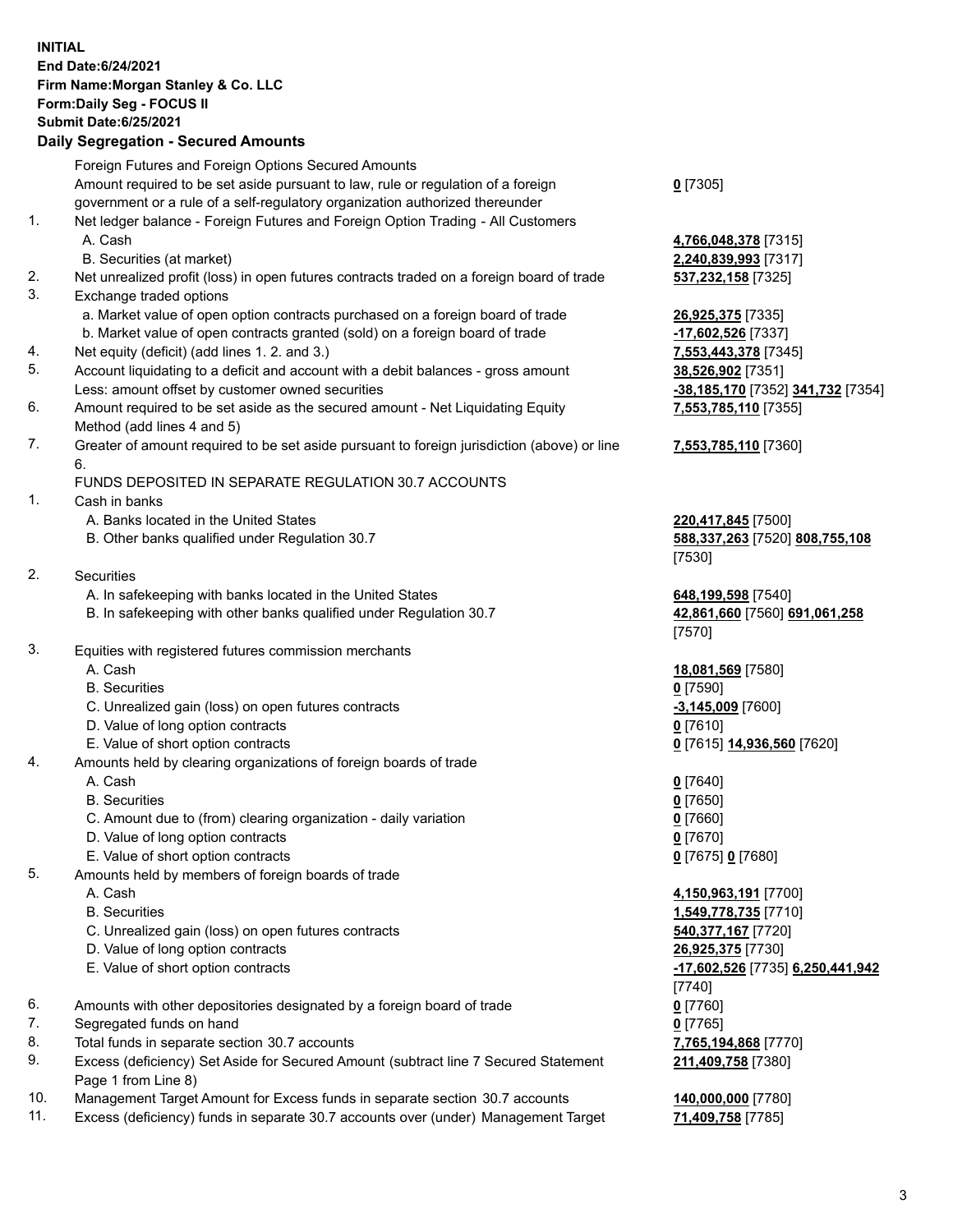**INITIAL End Date:6/24/2021 Firm Name:Morgan Stanley & Co. LLC Form:Daily Seg - FOCUS II Submit Date:6/25/2021 Daily Segregation - Segregation Statement** SEGREGATION REQUIREMENTS(Section 4d(2) of the CEAct) 1. Net ledger balance A. Cash **16,447,739,883** [7010] B. Securities (at market) **8,245,215,780** [7020] 2. Net unrealized profit (loss) in open futures contracts traded on a contract market **1,196,498,104** [7030] 3. Exchange traded options A. Add market value of open option contracts purchased on a contract market **891,600,179** [7032] B. Deduct market value of open option contracts granted (sold) on a contract market **-402,478,637** [7033] 4. Net equity (deficit) (add lines 1, 2 and 3) **26,378,575,309** [7040] 5. Accounts liquidating to a deficit and accounts with debit balances - gross amount **196,715,151** [7045] Less: amount offset by customer securities **-191,800,097** [7047] **4,915,054** [7050] 6. Amount required to be segregated (add lines 4 and 5) **26,383,490,363** [7060] FUNDS IN SEGREGATED ACCOUNTS 7. Deposited in segregated funds bank accounts A. Cash **2,925,287,909** [7070] B. Securities representing investments of customers' funds (at market) **0** [7080] C. Securities held for particular customers or option customers in lieu of cash (at market) **2,532,552,664** [7090] 8. Margins on deposit with derivatives clearing organizations of contract markets A. Cash **15,014,047,950** [7100] B. Securities representing investments of customers' funds (at market) **0** [7110] C. Securities held for particular customers or option customers in lieu of cash (at market) **5,231,050,141** [7120] 9. Net settlement from (to) derivatives clearing organizations of contract markets **85,354,948** [7130] 10. Exchange traded options A. Value of open long option contracts **891,600,179** [7132] B. Value of open short option contracts **-402,478,637** [7133] 11. Net equities with other FCMs A. Net liquidating equity **8,196,264** [7140] B. Securities representing investments of customers' funds (at market) **0** [7160] C. Securities held for particular customers or option customers in lieu of cash (at market) **0** [7170] 12. Segregated funds on hand **481,612,975** [7150] 13. Total amount in segregation (add lines 7 through 12) **26,767,224,393** [7180] 14. Excess (deficiency) funds in segregation (subtract line 6 from line 13) **383,734,030** [7190] 15. Management Target Amount for Excess funds in segregation **235,000,000** [7194]

16. Excess (deficiency) funds in segregation over (under) Management Target Amount Excess

**148,734,030** [7198]